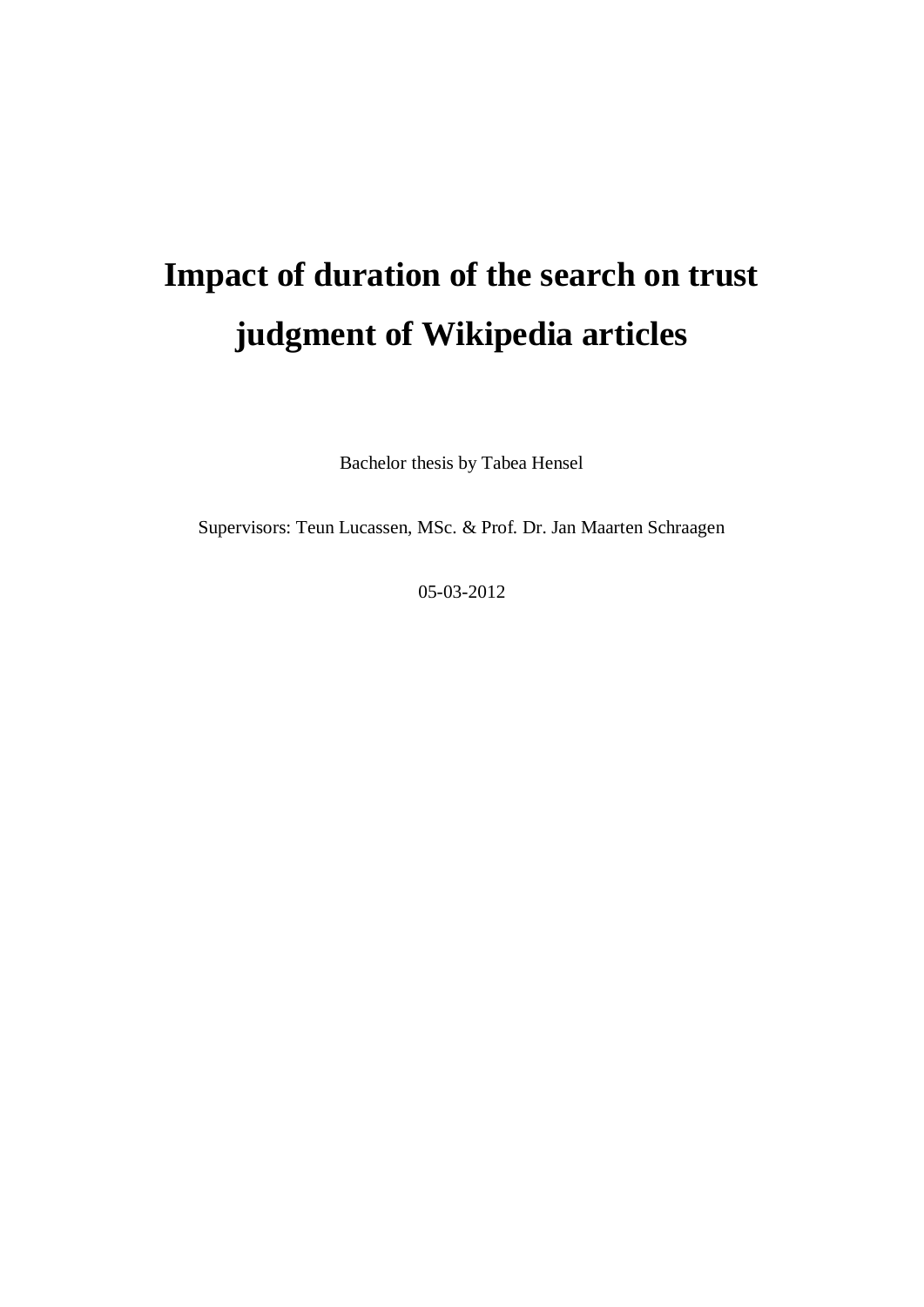# <span id="page-1-0"></span>**Abstract**

In the past years, Wikipedia has developed to one of the most visited websites. Due to its open editing character credibility evaluation can be a challenge for many users. Therefore different models have tried to assess credibility evaluation. Research on another construct, namely attitude certainty has shown that it is influenced by perceived evaluation duration of either familiar or unfamiliar topics. This study investigates whether the duration of the search also influences the trust judgment of Wikipedia articles with either familiar or unfamiliar topics. In the experiment, participants were asked to perform an information seeking task and to rate their trust in the articles. Analysis reveals that the duration of the search does not have impact on the trust judgment, whereas familiarity does.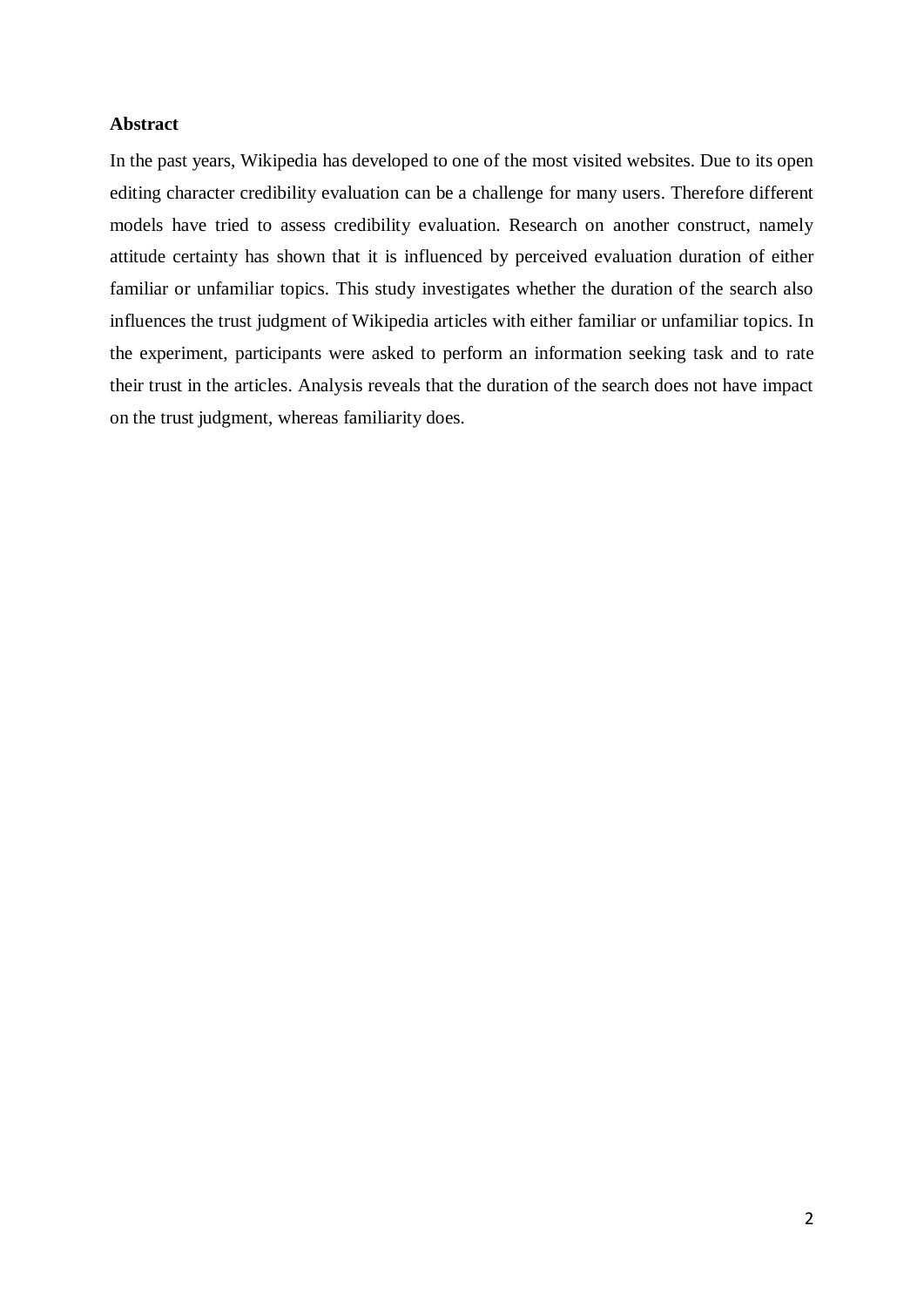# **Table of contents**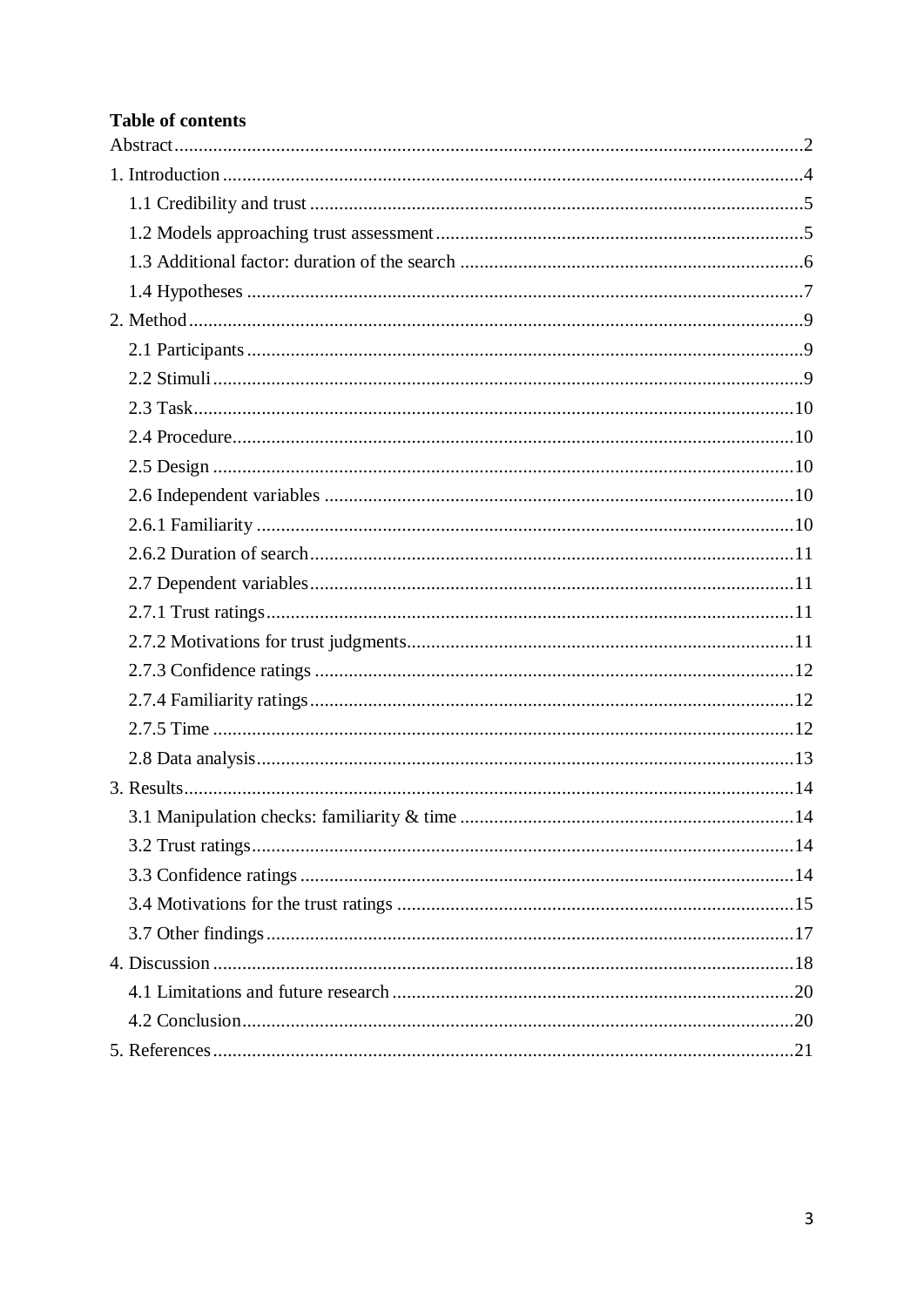# <span id="page-3-0"></span>**1. Introduction**

Due to the fact that Wikipedia is an open encyclopedia where anybody can edit anything, at the first glance, this encyclopedia seems less trustworthy than other online encyclopedias to many people. Evaluating the information before using it is therefore crucial. Although this seems logical it often happens that the user just takes the online information for granted without carefully thinking about it (Metzger, 2007).

Wikipedia was launched in 2001 and only ten years later, it scores the sixth rank of the most visited websites worldwide (ALEXA). Nowadays, nearly everybody who is working with the internet to gather information makes use of Wikipedia sooner or later. Although this collaborative encyclopedia scores one of the top ten ranks worldwide, its content is still disputable. Opponents of Wikipedia argue that through the collaborative authoring it is hard to evaluate the credibility of the articles. The fact that Wikipedia has a different quality control mechanism than other encyclopedias causes difficulties when evaluating the credibility. However, the study of Giles (2005) has revealed that there was no significant difference between the errors that the Wikipedia articles that were used for this study contained as opposed to the used articles from Encyclopaedia Britannica. In his study, it was shown that Wikipedia articles contained four errors on average, whereas those from Encyclopaedia Britannica contained three. Further criticism obtained by the opponents of the free online encyclopedia concern the missing visibility of the authorship. However, research has revealed that users often do not even scrutinize authorship, source and other important cues (Lim & Simon, 2011).

Anyhow, users certainly react on different cues from websites and make estimations. In the following, a definition of the concepts of trust and credibility is given. Furthermore, two different models of credibility assessment will be presented. These are the dual processing model of Metzger (2007) and the 3S-model of Lucassen and Schraagen (2011). Examples of factors that affect credibility evaluation are information skills (Lucassen & Schraagen, 2011) and motivation (Metzger, 2007). An additional factor that may affect the credibility evaluation is duration of search. Nobody has done research on a contextual factor as duration of the search so far. Therefore, it is the aim of this study to find out whether the duration of the search, influences the perceived credibility of either familiar, or unfamiliar topics of Wikipedia articles. This factor will be introduced and validated. After that, the method is introduced. Finally, the results are presented and discussed.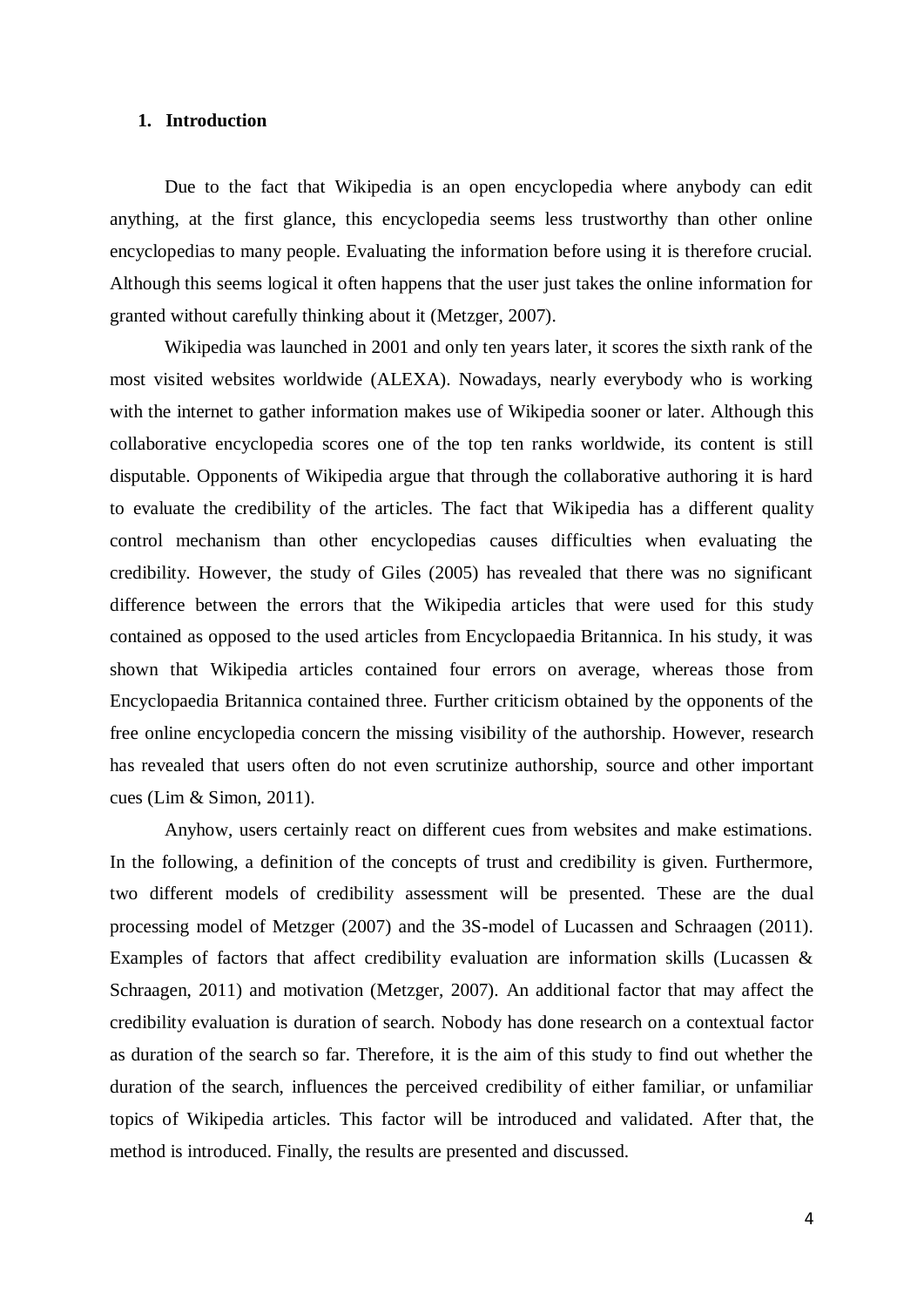# <span id="page-4-0"></span>*1.1 Credibility and trust*

The words "credibility" and "trust" are often used interchangeably, as well as in common language as in research (Fogg & Tseng, 1999). On closer inspection, a difference becomes apparent. Believability can be used synonymously for credibility (Fogg & Tseng, 1999). The key elements of credibility are trustworthiness and expertise. The former can be described with three words: "well-intentioned, truthful and unbiased" (Fogg & Tseng, 1999, p. 40). Expertise, however, can be identified as "knowledgeable, experienced and competent" (Fogg & Tseng, 1999, p. 40). Besides these primary dimensions, other factors such as source attractiveness and dynamism have effect on credibility, too (Metzger, 2007). Users that try to assess credibility should keep five criteria in mind when evaluating a website: accuracy, authority, objectivity, currency and coverage (Alexander & Tate, 1999). Although these criteria are a helpful guidance for the credibility evaluation, research has shown that users hardly take these criteria into account when evaluating credibility. Surprisingly, research has revealed that design and the presentational elements often have a greater impact on perceived credibility of the user than the five criteria mentioned above (Metzger, 2007).

An important difference between credibility and trust is that trust implies a notion of dependability (Fogg & Tseng, 1999). Being dependent on the information also includes a certain level of risk. If there was no risk, trust would not be necessary at all (Kelton, Fleischmann & Wallace, 2008). Kelton et al. (2008) introduced a model for trust in digital information. They found the interpersonal ("I trust you") level of trust to be the proper one when talking about trust in information. In short, if you trust someone or something, you have confidence in it (Fogg & Tseng, 1999).

In this paper, credibility is seen as something that belongs to the message property, whereas trust can be seen as an attribute that belongs to the information user himself (Lucassen & Schraagen, 2011). In the following, the term credibility evaluation refers to the process of assessing credibility. In the experiment of this study, participants are asked to rate their trust in the information and confidence in their judgment among other things.

# <span id="page-4-1"></span>*1.2 Models approaching trust assessment*

Different models and theories have been introduced to describe the process of credibility evaluation and important factors that influence the credibility evaluation. Two of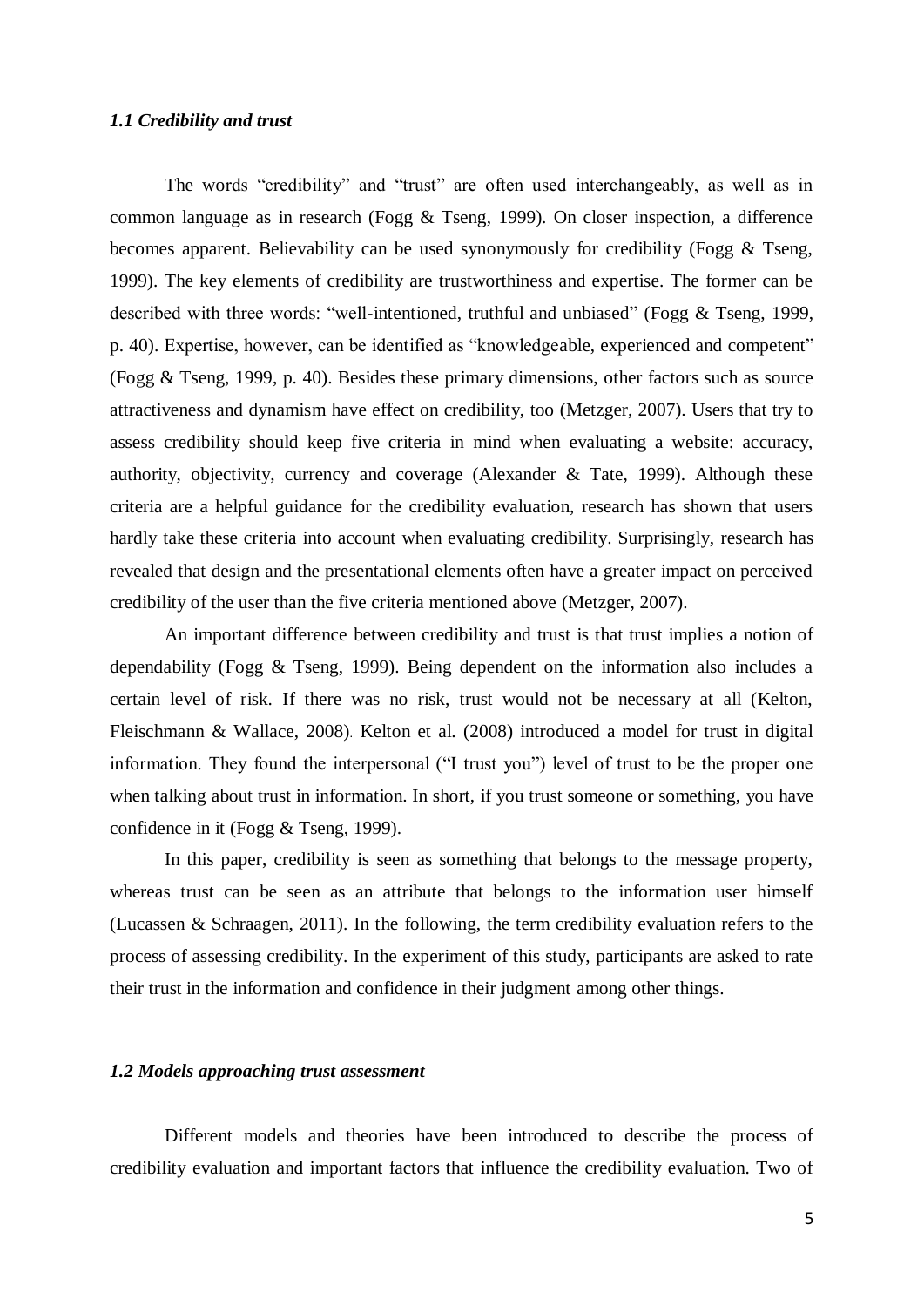these models are the dual processing model of credibility assessment (Metzger, 2007) and the 3S-model recently introduced by Lucassen and Schraagen (2011). The dual-processing model of website credibility assessment is anchored in the dual processing theory by Chaiken (1980). Motivation and the ability to evaluate are central in Metzger's model which is split up into three phases: the exposure phase, the evaluation phase and the judgment phase. In the first phase, the question emerges whether the user is motivated and has the ability to evaluate. If the user is motivated *and* has the ability to evaluate, in the evaluation phase, it will lead the user to a systematic/central evaluation. If the user is motivated but the ability to evaluate is missing, there are two possible outcomes. This leads either to no evaluation at all, or to a heuristic/peripheral evaluation. In case of a heuristic or systematic evaluation, the user makes a credibility judgment in the judgment phase. This model accentuates the process of information seeking, which fits to the information seeking task of this study.

Lucassen and Schraagen (2011) introduced a more detailed model for trust in information, named the 3S-model. The name derives from the three features of information. These are semantic features, surface features and source features. Accuracy and completeness are examples for semantic features. Features that focus on the surface are for example length and pictures. Source features refer to the experience the user has made with the source. According to the 3S-model, trust judgment is based on user characteristic and information characteristics. Expertise and source experience are both part of user characteristics. There are two types of expertise, namely domain expertise and information skills. The former refers to the level of expertise of the user. The latter is related to the skills the user has to evaluate credibility. Trust judgment can also depend on the source experience. The user then is referring to previous experience with the source of information. While basing the judgment upon the source experience active evaluation is not demanded. However, domain expertise and information skills require an active credibility evaluation

# <span id="page-5-0"></span>*1.3 Additional factor: duration of the search*

Lucassen and Schraagen (2011) have assessed important user characteristics that influence the trust judgment of online information. Nevertheless, every judgment is also influenced by contextual factors such as mood or motivation (Metzger, 2007). In the study of Metzger, Flanagin and Medders (2010), participants have reported to stop with their search once they have found information that served as confirmation for their own knowledge.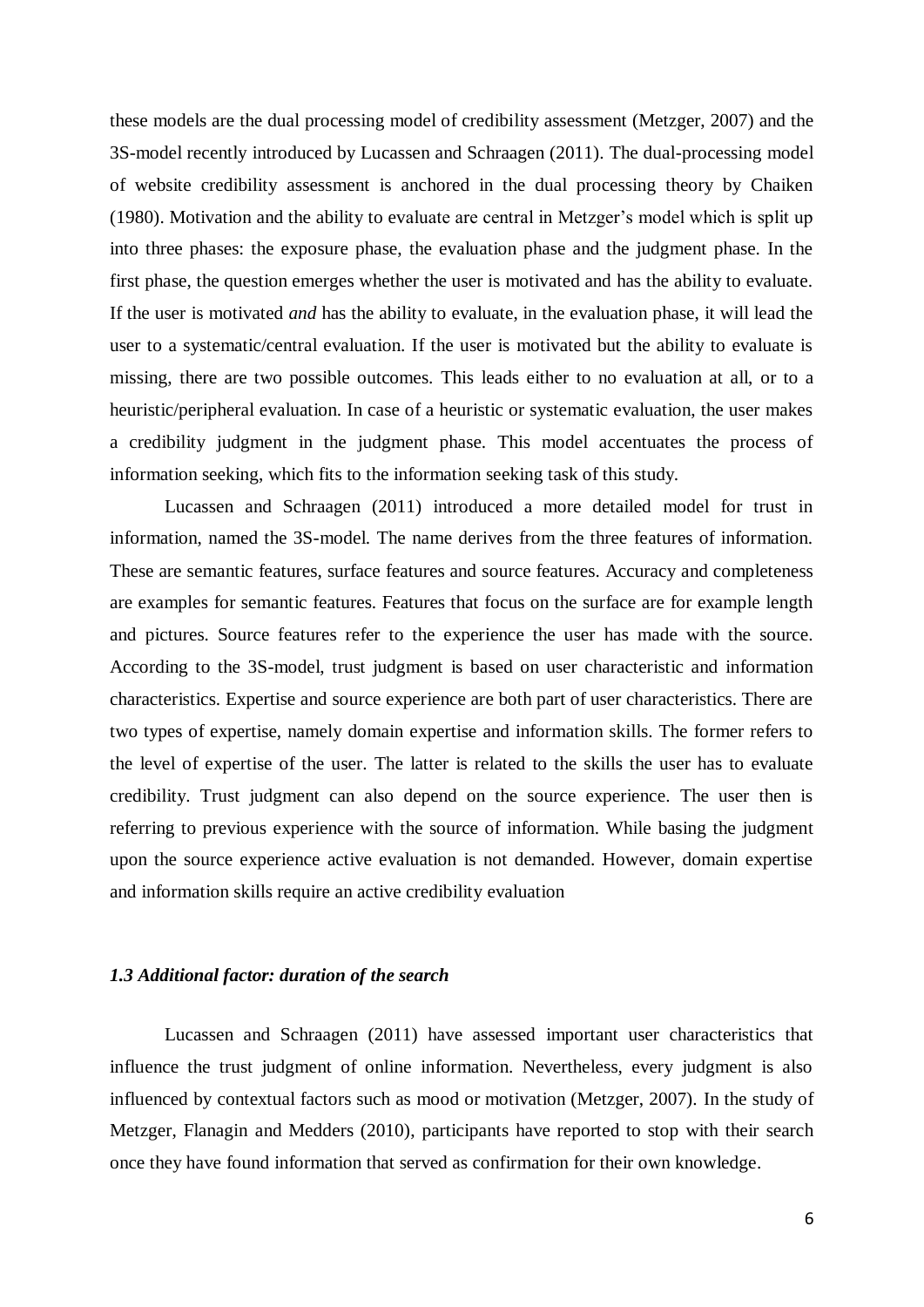Therefore the question arises whether, besides the user and information characteristics, a contextual factor, for instance, the duration of the search for information, has impact on the credibility evaluation as well.

Tormala, Clarkson and Henderson (2011) have done research on the effect of perceived evaluation duration (PED) on attitude certainty. PED can be defined "as the subjective speed with which one generates an evaluation of an object" (Tormala et al. 2011, p.422-423). Research on PED and attitude certainty has revealed two findings. First, when evaluating familiar objects, fast evaluation (short duration of evaluation) leads to more certainty. Second, when evaluating unfamiliar objects or forming an opinion, slow evaluation (long duration of evaluation) leads to more certainty. The former can be described as more heuristic (peripheral), while the latter seems more systematic (central).

Although attitude certainty is not the same as a trust judgment the core might be similar. Taking a closer look at attitude certainty and trust, it is striking that both have one thing in common: confidence. Attitude certainty can be defined as "a subjective sense of conviction, confidence, clarity or correctness one has about one's attitude" (Tormala et al., 2011, p. 422). Trust, too, contains the notion of confidence (Fogg & Tseng, 1999). Therefore, it seems possible that evaluation duration may influence trust in information, too. *Perceived*  evaluation duration already implies that the subjective evaluation duration was measured. However, the present study assesses the objective and thus actual duration of the search for information. This study aims to investigate whether it is possible to translate the findings of the research on PED and attitude certainty into trust in information.

# <span id="page-6-0"></span>*1.4 Hypotheses*

Tormala et al. (2011) have revealed that the perceived evaluation duration and the familiarity with a topic have impact on attitude certainty. Applying these findings to trust in information may reveal the same results.

This leads to the following hypotheses:

As research on PED (Tormala et. al, 2011) has shown, when evaluating a familiar topic, a quick search positively influences attitude certainty.

H1: Quick search positively influences the trust judgment of familiar topics.

It seems that the familiarity positively influences the trust judgment. If people are familiar with the topic, they judge it more credible (Self, 1996; Chesney, 2006).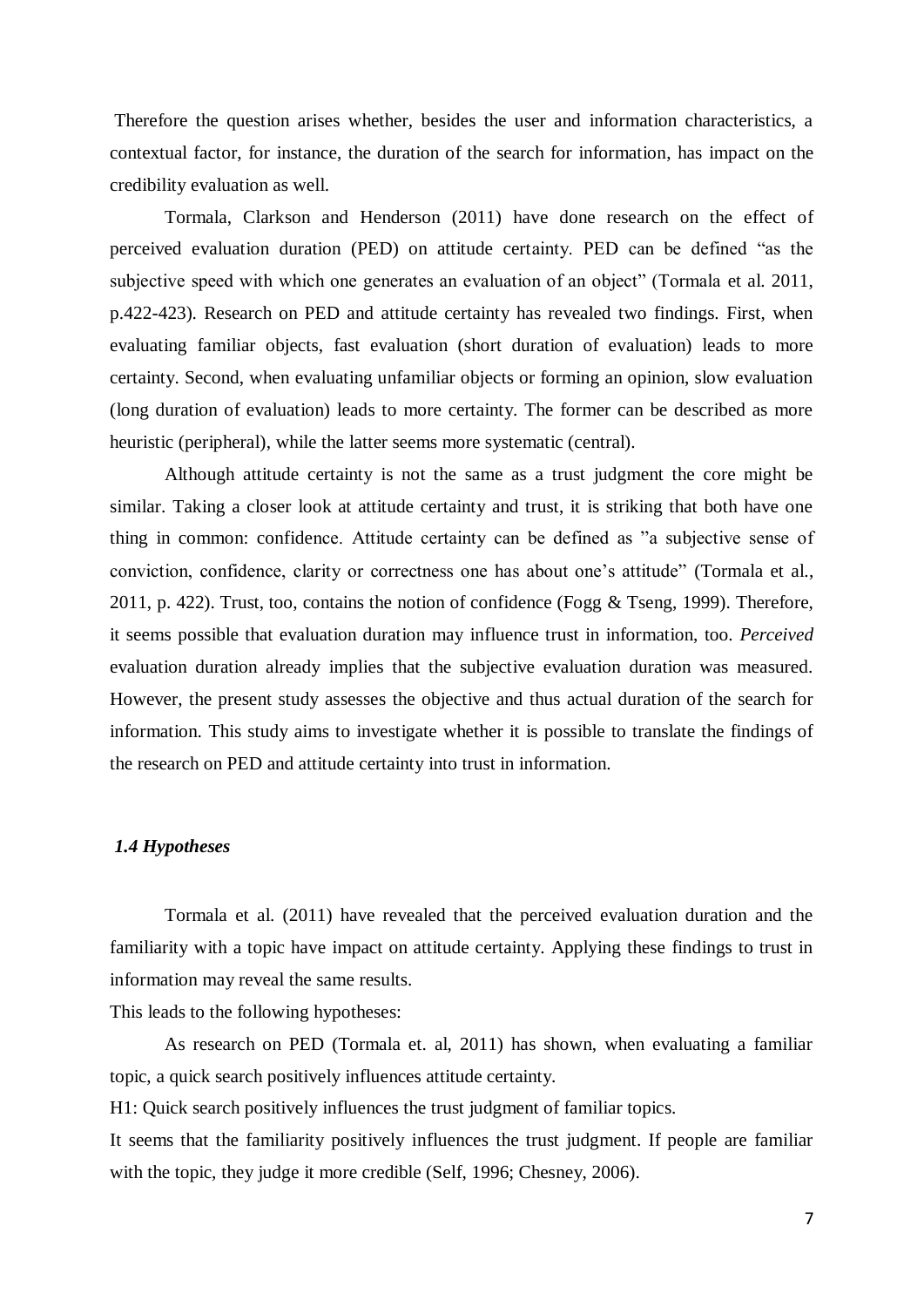When evaluating an unfamiliar topic, quick search negatively influences attitude certainty. People may feel the need to evaluate an unknown object more carefully. Therefore the second hypothesis will be tested.

H2: Quick search negatively influences the trust judgment of unfamiliar topics.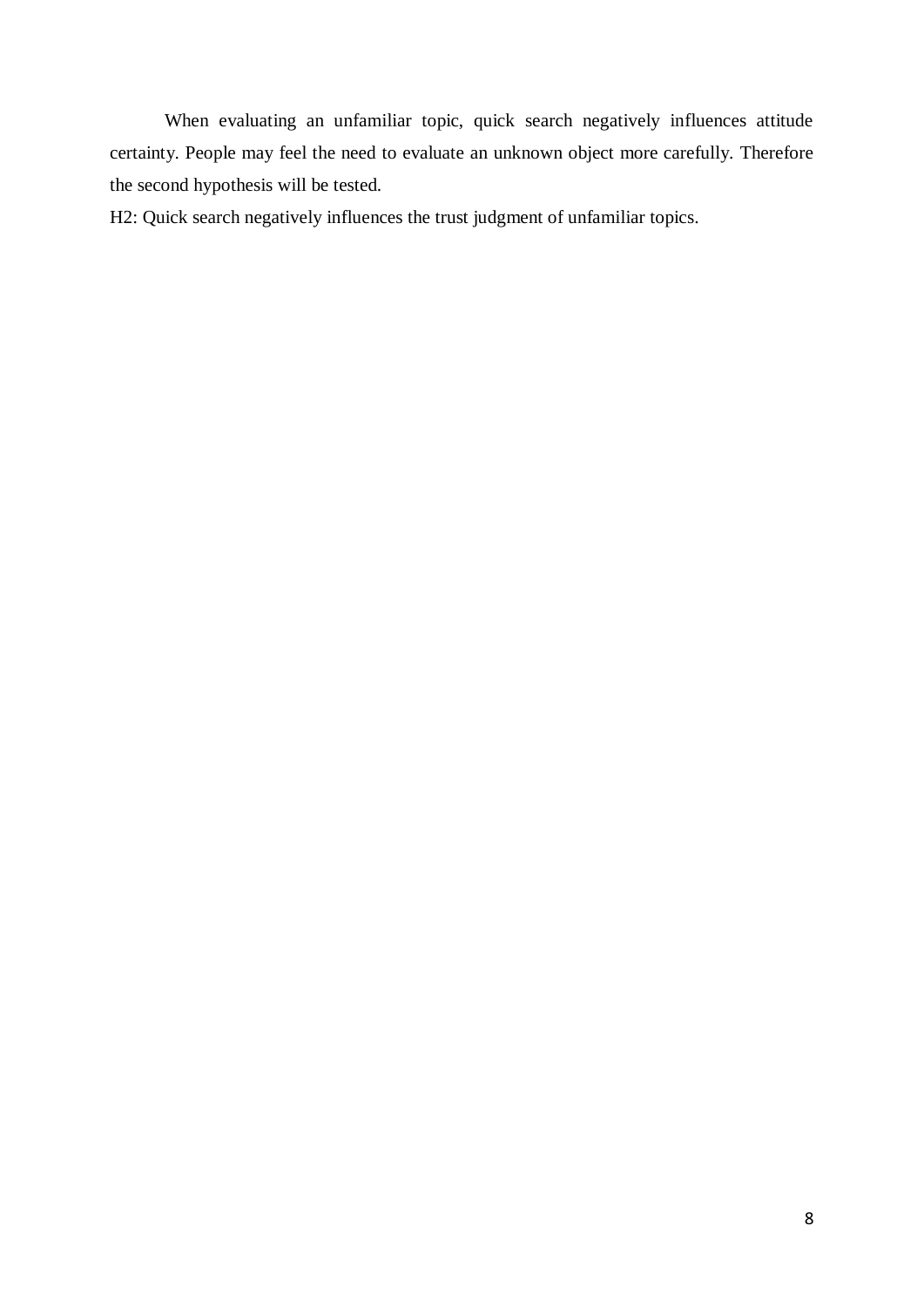# <span id="page-8-0"></span>**2. Method**

# <span id="page-8-1"></span>*2.1 Participants*

A total of 40 college students took part in this experiment. All participants were behavioral science students. The students could enroll online to participate in this experiment. In return, the students received course credits. Some participants were invited verbally or via email. The average age was 21 ( $SD = 2.48$ ). 14 male students (35%) and 26 female students (65%) participated. Of those 40 students, 26 of the participants were German, 13 of them were Dutch and one person was Greek. It was assumed that all participants were equally proficient in the English and Dutch language as their education at the university is given in both English and Dutch.

# <span id="page-8-2"></span>*2.2 Stimuli*

-

The participants of this experiment received eight different Wikipedia articles that originated from the English Wikipedia. Four articles dealt with familiar topics, four with unfamiliar topics. The articles were of B-class quality, as defined by the Wikipedia Editorial team. This means that they are nearly complete and do not contain any remarkable faulty information, but to reach the "good article status" style and content needs to be improved. Bclass quality was the average quality of the articles. Instead of the real online Wikipedia articles, screenshots from the articles from Wikipedia were taken to disable the search function and links. A commercial at the top of the page and the silverlock<sup>1</sup> at the top right corner of the website were removed. The commercial was removed because it appears only temporarily, has no benefits and might distract. It was decided to remove the silverlock because participants might not know its meaning and could become confused. Furthermore, nothing else was adjusted but kept original. It was not possible to use the search function during the task. Participants were assumed not to be aware of modifications.

<sup>1</sup> http://en.wikipedia.org/wiki/Wikipedia:Protection\_policy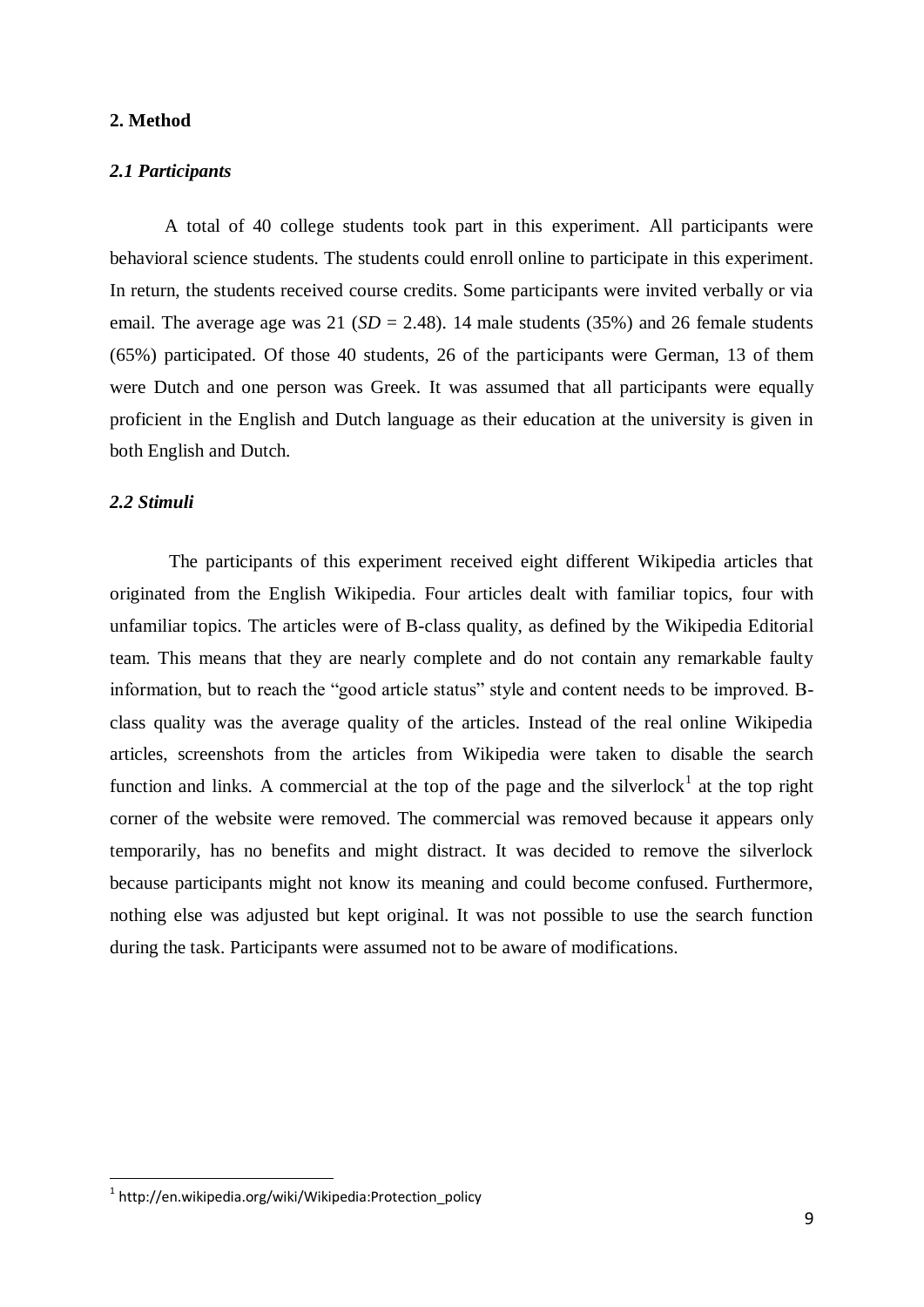# <span id="page-9-0"></span>*2.3 Task*

The participants had to perform an information seeking task on a computer in a laboratory. Lime Survey, an online survey tool, was used for the questionnaire. The participants were presented with eight Wikipedia articles. For each article, a question concerning the content of the article was given. One example of the questions that were asked about the article concerning Cannabis was: How much THC is at least required to have a perceptible psychoactive effect from cannabis? Participants were asked to find the correct answer in the article. The correct answer to the question could always be found in the article. After each article, they were asked to rate their trust and confidence in the article and how familiar they were with the topic. A brief motivation for their trust judgment was expected, as well.

## <span id="page-9-1"></span>*2.4 Procedure*

Before the actual task began, the participants were asked to sign an informed consent. After that, they received instructions for the actual task. According to the instructions, demographic information and their habits concerning their Wikipedia use needed to be filled in by the participants. Once the participant continued, it was not possible to return to the previous page. After all, people could optionally leave remarks.

### <span id="page-9-2"></span>*2.5 Design*

The design of this experiment is a 2 (familiarity: familiar/unfamiliar) x 2 (location of information: top/bottom) within-subjects design. The order of the articles was counterbalanced.

# <span id="page-9-3"></span>*2.6 Independent variables*

#### <span id="page-9-4"></span>*2.6.1 Familiarity*

Looking for differences between the trust ratings of familiar and unfamiliar topics, familiarity was manipulated. A short pretest with four people was conducted to distinguish familiar from unfamiliar topics. The familiar topics were Cannabis, Greenday (band), the Little Mermaid (film) and Operant Conditioning. Unfamiliar topics were Digestion, the Elasmosaurus, Sao Tomé and Principe and Simon Stevin.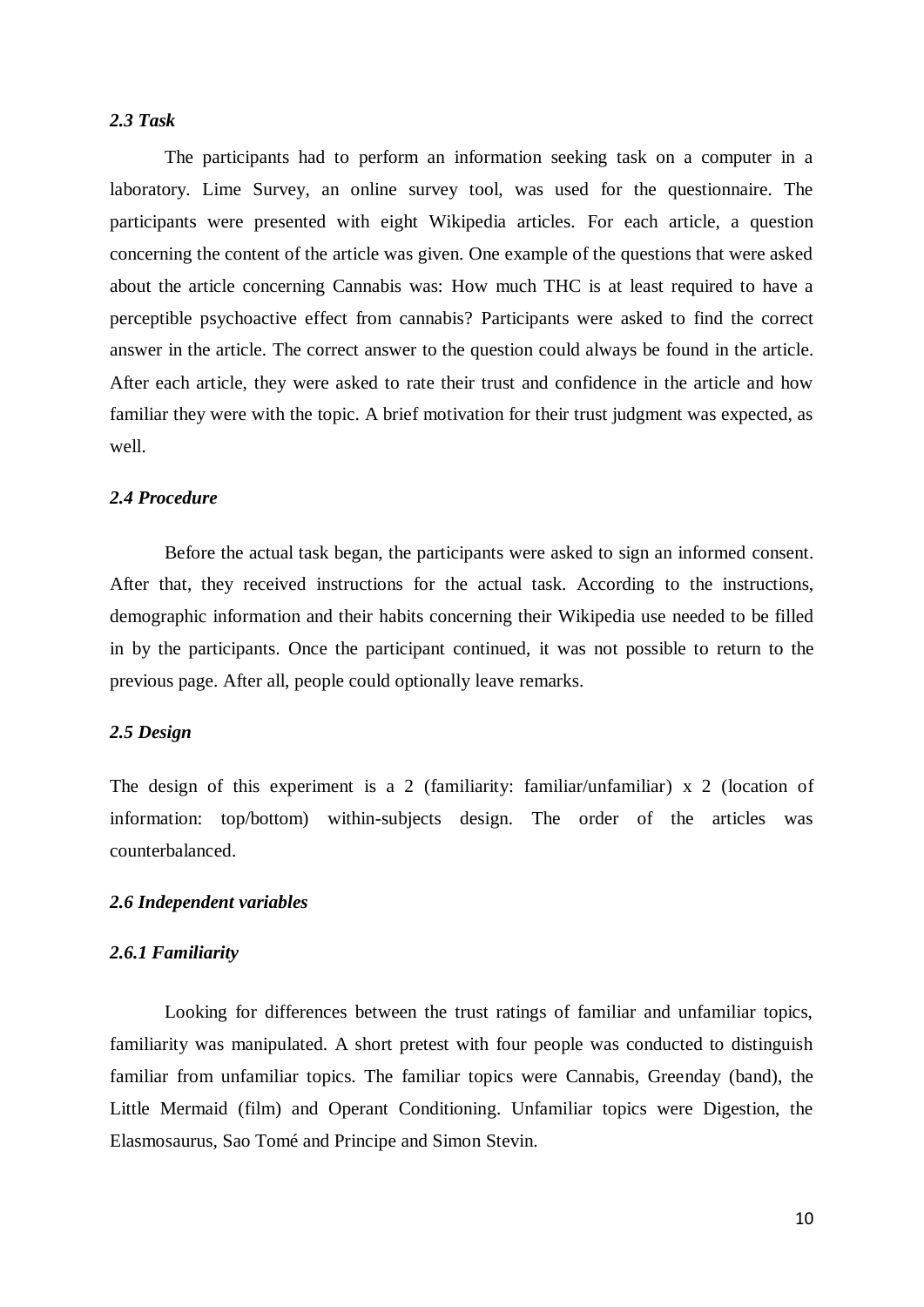Familiar topics were selected with regard to the age of the participants and their study background. The expected average age was 20, so topics like famous bands and films were chosen. Cannabis is a hot issue in the Netherlands which is why it was assumed that people would be familiar with this topic, too. Due to their educational background, the article about operant conditioning was selected. Unfamiliar topics were chosen concerning the specialty of the topics. All topics that were categorized as unfamiliar were assumed not really to be of broad interest and were very specific.

# <span id="page-10-0"></span>*2.6.2 Duration of search*

The participants received questions that needed to be answered by using information that could be found in the article itself. The correct answer could be found either at the top or at the bottom of the page. So, the location of the information was not manipulated directly, but the questions that were asked were either related to the first third of the article or the last third. Placing the sought information either at the top or at the bottom of the Wikipedia article will urge the participant to put less or more time into reading the article.

# <span id="page-10-1"></span>*2.7 Dependent variables*

## <span id="page-10-2"></span>*2.7.1 Trust ratings*

After each article, participants had to rate their trust in the article on a 7-point Likert scale ranging from 1 (very low trust) to 7 (very high trust).

## <span id="page-10-3"></span>*2.7.2 Motivations for trust judgments*

Besides the trust ratings on a 7-point Likert scale, participants were asked to provide a brief motivation for their trust judgment. These motivations were coded afterwards. The coding scheme was developed based on the 3S-Model of Lucassen and Schraagen (2011). Three categories were made: semantic features, surface features and source features. An additional category, other motivations, was added in case the motivation did not fit in any of the three categories. In table 1 the subcategories are presented. After the analysis of the motivations, Cohen's Kappa was calculated. 20% of the motivations were double coded by two persons. Cohen's Kappa had a value .75, which indicates a substantial agreement.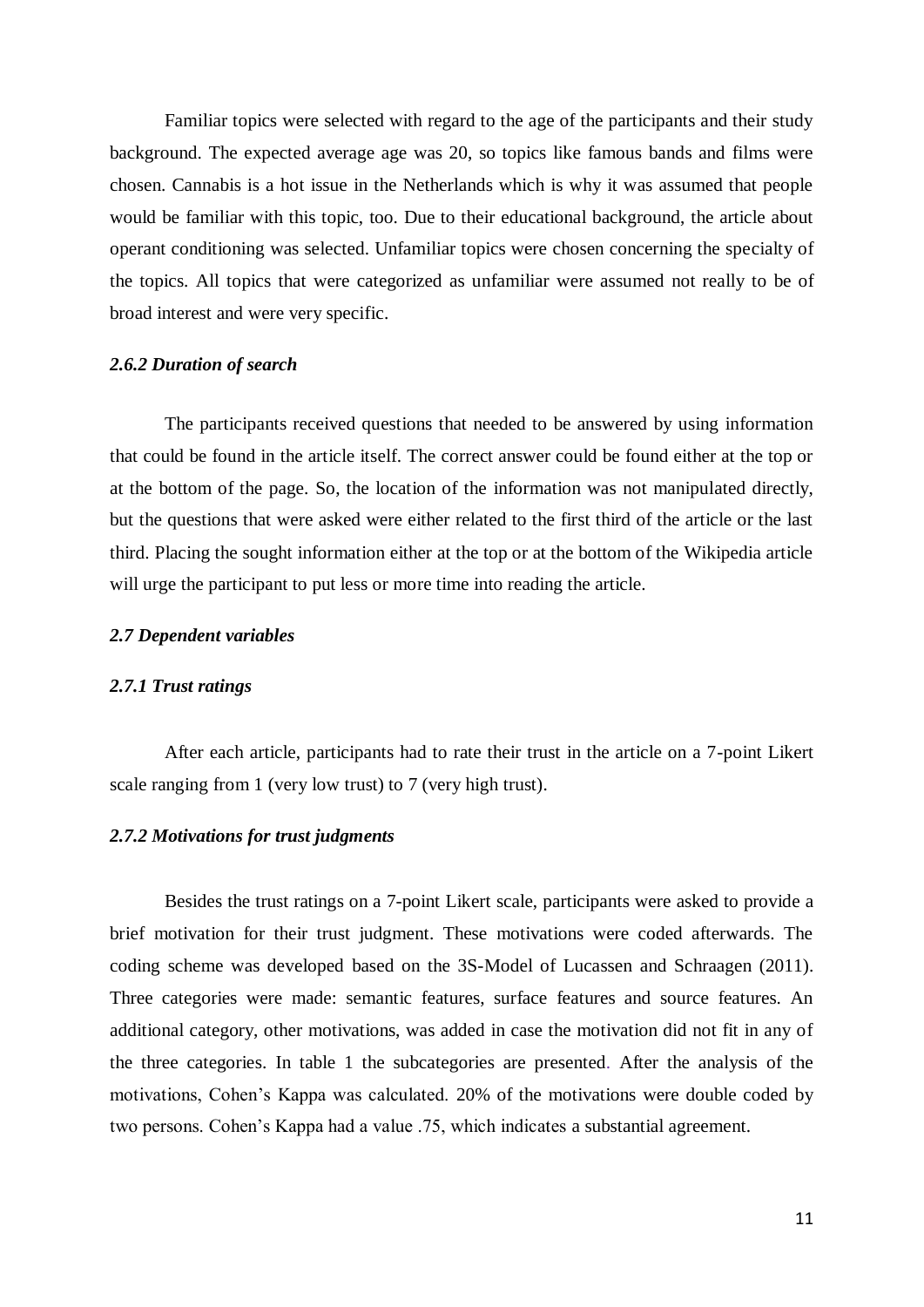#### *Table 1* Subcategories of the features

#### Semantic Features

Accuracy Completeness Scope Neutrality **Structure** Other semantic features

#### Surface Features

References Internal Links External Links Pictures Length Writing Style Appearance Topic Other surface features

#### Source Features

Other motivations

# <span id="page-11-0"></span>*2.7.3 Confidence ratings*

Additionally to the trust ratings, the level of confidence in the trust rating was measured on a 7-point Likert scale ranging from 1 (extremely low confidence) to 7 (extremely high confidence). Due to the fact that confidence resembles attitude certainty, this variable was added.

# <span id="page-11-1"></span>*2.7.4 Familiarity ratings*

Participants were also asked to assess their familiarity with the topic of the article on a 7- point Likert scale ranging from 1 (extremely low familiarity) to 7 (extremely high familiarity). An ascending value indicates higher familiarity with the topic.

# <span id="page-11-2"></span>*2.7.5 Time*

Time that was spent on reading each article was measured in seconds. It was assessed to check how much time was needed to find the correct answers to the questions. The time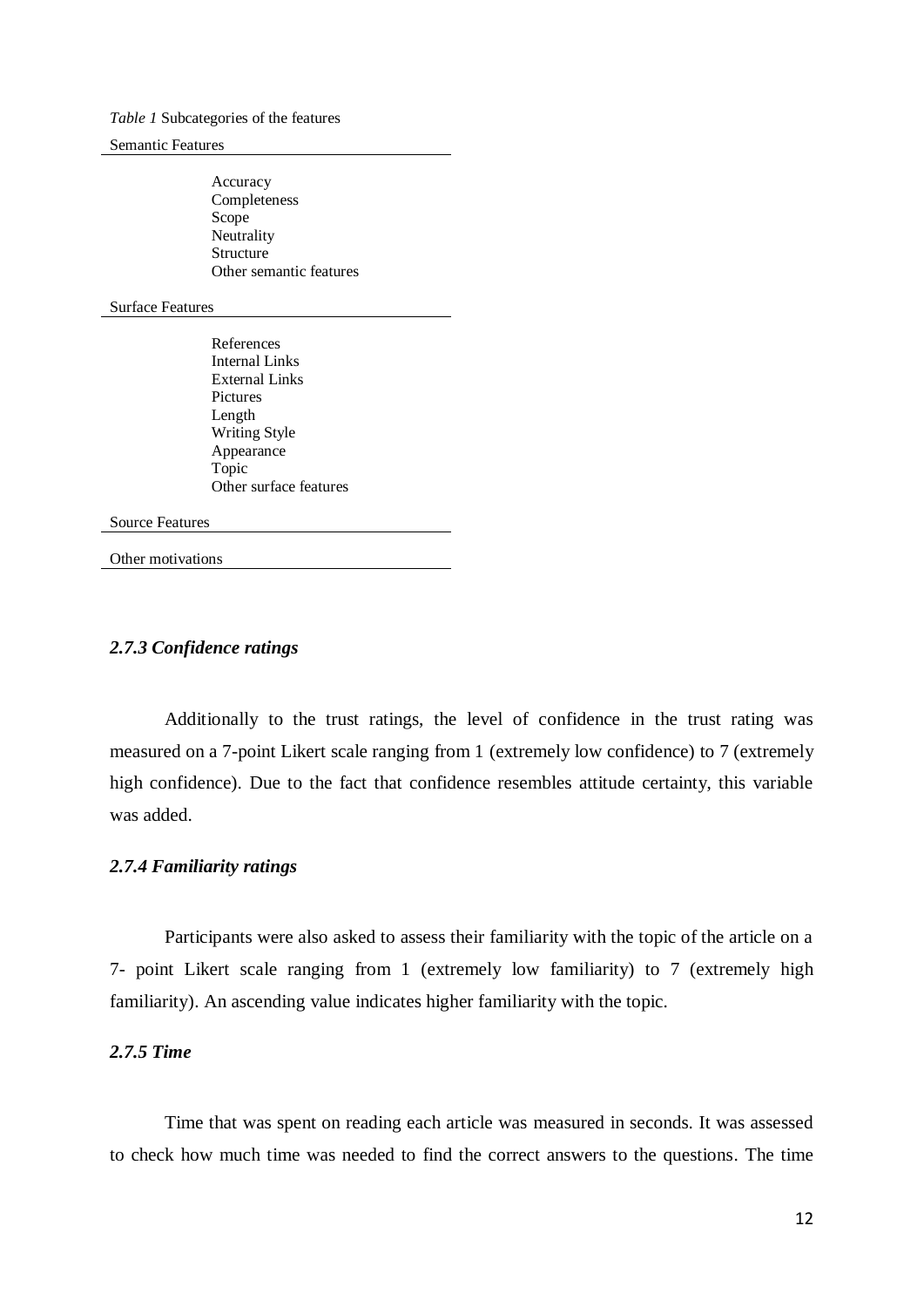measurement began as soon as the participants viewed the articles and ended as soon as they had filled in an answer to the question that was presented on top of the screen.

# <span id="page-12-0"></span>*2.8 Data analysis*

A Wilcoxon signed-rank test was conducted to test whether the manipulations of familiarity was successful. A paired sample t-test was conducted for the manipulation check of the duration of the search. To test the hypotheses, a repeated-measures ANOVA was performed. For the analysis of the motivations, a chi-square test was conducted. Furthermore, a two-proportion z-test was conducted to compare the proportions of the motivations.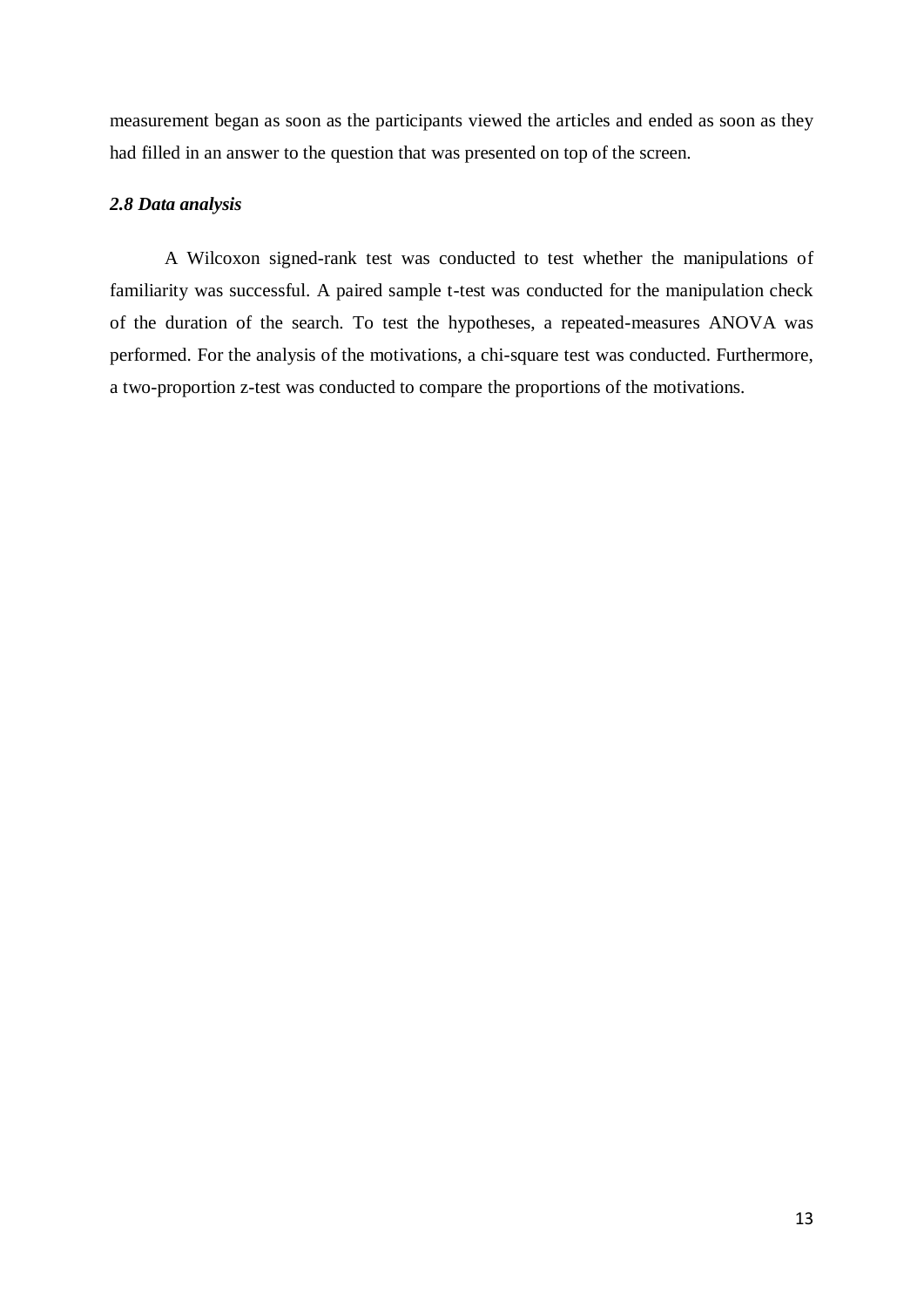# <span id="page-13-0"></span>**3. Results**

# <span id="page-13-1"></span>*3.1 Manipulation checks: familiarity & time*

Familiarity and duration of the search were manipulated. Analysis of the familiarity ratings showed that there was a significant difference between the ratings of familiar and unfamiliar articles,  $Z = -5.24$ ,  $p = 0.000$ . The participants rated the familiar topics higher (*M* = 3.76, *SD* = 0.89) than the unfamiliar topics ( $M = 1.68$ , *SD* = 0.49).

Also the manipulation of time, respectively the location of the information, was successful. Participants needed more time to answer questions where information was at the bottom of the page ( $M = 407.99$ ,  $SD = 27.96$ ), than at the top ( $M = 245.04$ ,  $SD = 15.89$ ),  $t(39) = -6.55$ , *p*  $= 0.000$ .

## <span id="page-13-2"></span>*3.2 Trust ratings*

No main effect for duration of the search was found for the trust ratings,  $F(1, 39) =$ 0.67,  $p = 0.417$ . No interaction between familiarity and duration of the search was found either,  $F(1, 39) = 0.00$ ,  $p = 1.00$ . A main effect for familiarity was found on the trust ratings, *F*  $(1, 39) = 19.03$ ,  $p = 0.000$ . The participants' trust ratings were higher on the familiar topics (*M* =5.56,  $SD = 0.10$ ), than on the unfamiliar topics ( $M = 5.03$ ,  $SD = 0.12$ ). This was shown by post-hoc inspection. None of these findings support the two hypotheses. Therefore, the hypotheses were rejected.

Further analysis showed that there were differences between the trust ratings of the eight articles. Post hoc inspection showed that the article about Cannabis was trusted most (*M*   $= 5.78$ , *SD* = 1.00), whereas the article about the Elasmosaurus was trusted least (*M* = 4.37,  $SD = 1.21$ .

## <span id="page-13-3"></span>*3.3 Confidence ratings*

Analysis of the confidence ratings revealed the same effects as the trust judgment analysis. The main effect of location was non-significant,  $F(1, 39) = 0.85$ ,  $p = 0.363$ . Again, a main effect for familiarity was found,  $F(1, 39) = 11.404$ ,  $p = 0.002$ . Confidence in articles with a familiar topic was higher ( $M = 4.96$ ,  $SD = 0.17$ ) than in articles with an unfamiliar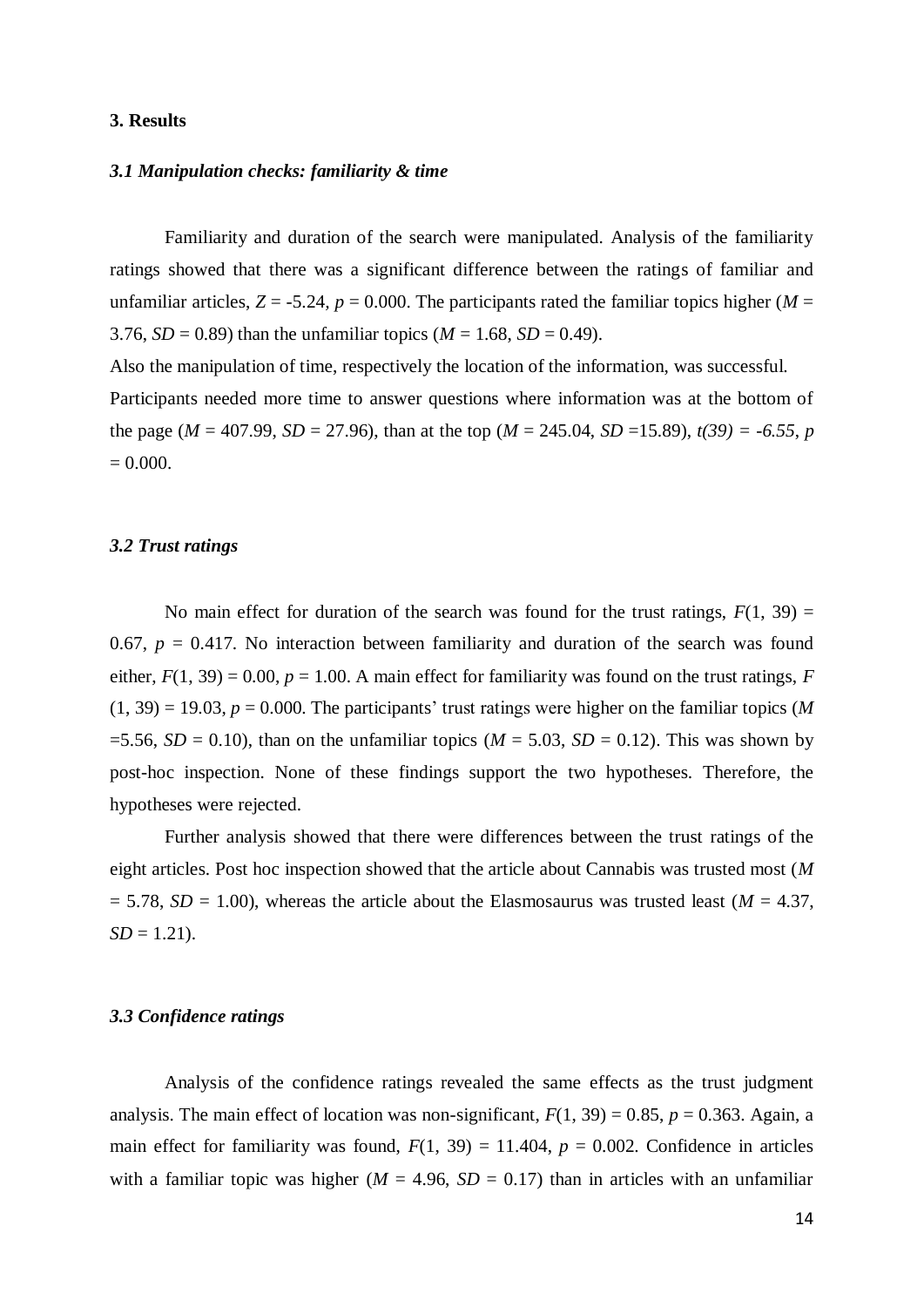topic ( $M = 4.51$ ,  $SD = 0.17$ ). No interaction between the duration of the search and the familiarity with the topics was found,  $F(1, 39) = 0.91$ ,  $p = 0.347$ .

## <span id="page-14-0"></span>*3.4 Motivations for the trust ratings*

All participants were expected to fill in a motivation. That resulted in a total of 320 comments. One participant filled in random letters four times. This might have been either because he did not know what to fill in, or to finish the experiment more quickly. The rest of the comments were categorized in four categories. These were: Semantic features, surface features, source features or other motivations. The category "semantic features" included statements about the accuracy, completeness, neutrality, scope, structure or other semantic features. One example of accuracy is *"I'm familiar with such topics. I haven't seen any mistakes, so to me it seems credible" 2 .* 

Motivations that alluded to the "surface features" were references, internal and external links, pictures, length, writing style, general appearance of the article, topic or other surface features. Statements like *"A lot of literature, external links, references to the book"<sup>3</sup>* scored both on references and external links. "Source features" referred to the experience people have made with Wikipedia and their attitude towards it. An example of such statement is *"Image Wikipedia (so many contributors)".*<sup>4</sup> Statements that did not really fit to any of the other categories were categorized in "other motivations". *"I don't know" 5* is one example of other motivations.

Chi-square tests were conducted in order to find out whether there were differences in the distribution of the used features of the four categories. Due to the fact that there was only one significant main effect, the analysis of the motivations focuses on the familiar and unfamiliar topics of the articles.

A Chi-square test showed that there was no significant difference between the motivations in the four categories for familiar and unfamiliar topics  $\chi^2$  (3, N = 464) = 4.37, *p*  $= 0.225.$ 

-

<sup>&</sup>lt;sup>2</sup> Translated from Dutch "Ben wel bekend met dit soort themas. Geen fouten gezien, dus wel betrouwbaar naar mijn oordeel"

<sup>&</sup>lt;sup>3</sup> Translated from Dutch "Veel literatuur, externe links, referrence to the book"

<sup>&</sup>lt;sup>4</sup> Translated from Dutch " Imago Wikipedia (so many contributors) "

<sup>5</sup> Translated from Dutch "Weet ik niet"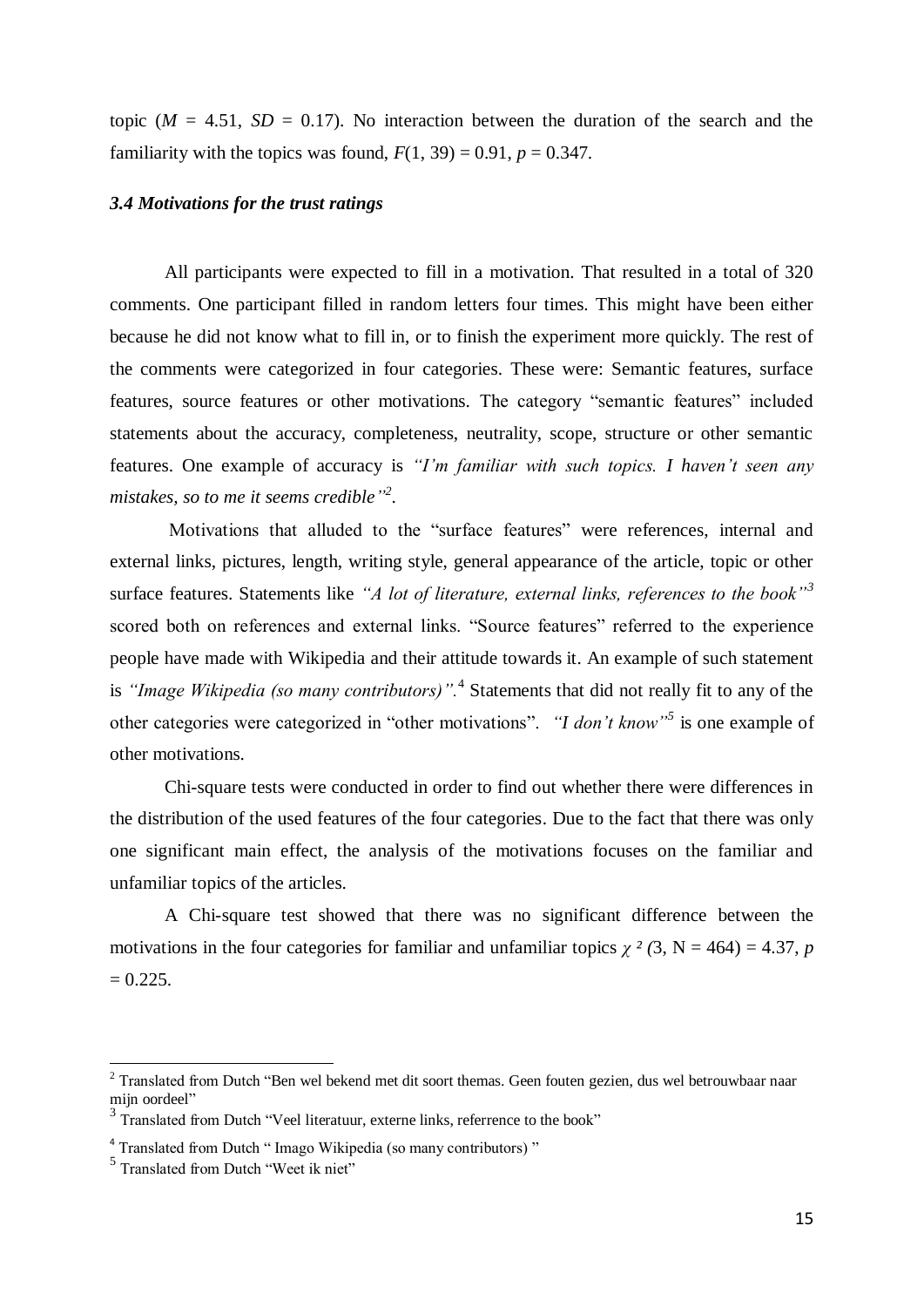Further analysis revealed that there were marginally significant differences between the 17 subcategories  $\chi^2$  (14, N = 400) = 29.75,  $p = 0.08$ . There was a significant difference between familiar and unfamiliar topics for three features. These were accuracy, pictures and length. Accuracy was mentioned significantly more often with familiar topics (5.4%) than with unfamiliar topics  $(1.7\%)$ .

"Pictures" were mentioned significantly more often with unfamiliar topics (5.8%). The feature "length" was used by 4.6% as motivation for unfamiliar topics, whereas only 1.3% of the motivations dealt with this features for familiar topics. The percentages from the trust ratings were illustrated in table 2.

The rest of the used features did not differ significantly for familiar or unfamiliar topics. The feature that was referred to the most for both, familiar and unfamiliar topics was "references". For familiar topics, 29.5% of the motivations were about references. For unfamiliar topics, 22.1% of the motivations referred to references.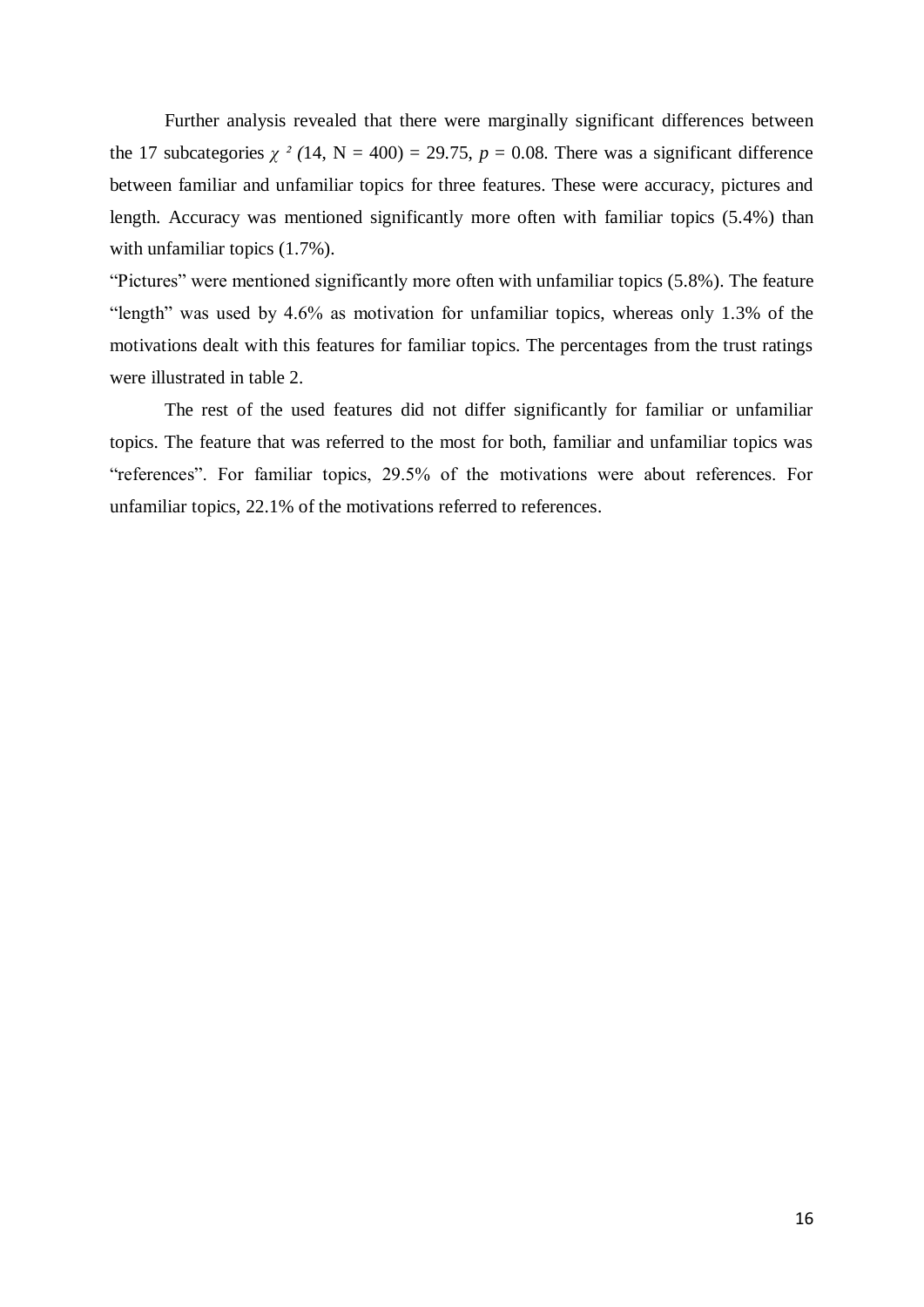|                          | Familiar        | Unfamiliar      |
|--------------------------|-----------------|-----------------|
| <b>Semantic features</b> |                 |                 |
| Accuracy                 | 5.4% $(n=12)$   | $1.7\%$ (n=4)   |
| Completeness             | 4.5% $(n=10)$   | $2.1\%$ (n=5)   |
| Scope                    | $.4\%$ (n=1)    | .8% $(n=2)$     |
| Neutrality               | $2.7\%$ (n=6)   | $.8\%$ (n=2)    |
| Structure                | $5.8\%$ (n=13)  | $7.5\%$ (n=18)  |
| Other semantic features  | $10.7\%$ (n=24) | $11.3\%$ (n=27) |
| <b>Surface features</b>  |                 |                 |
| References               | $29.5\%$ (n=66) | $22.1\%$ (n=53) |
| <b>Internal Links</b>    | .9% $(n=2)$     | $2.1\%$ (n=5)   |
| <b>External Links</b>    | $1.3\%$ (n=3)   | $3.8\%$ (n=9)   |
| Pictures                 | $.9\%$ (n=2)    | $5.8\%$ (n=14)  |
| Length                   | $1.3\%$ (n=3)   | $4.6\%$ (n=11)  |
| Writing Style            | 4.9% $(n=11)$   | 5.4% $(n=13)$   |
| Appearance               | 6.7% $(n=15)$   | $8.8\%$ (n=21)  |
| Topic                    | $8.9\%$ (n=20)  | $6.7\%$ (n=16)  |
| Other surface features   | $2.2\%$ (n=5)   | $2.9\%$ (n=7)   |
| <b>Source features</b>   | $2.7\%$ (n=6)   | $.8\%$ (n=2)    |
| <b>Other motivations</b> | $11.2\%$ (n=25) | $12.9\%$ (n=31) |
| Total                    | $100\%$ (n=224) | $100\%$ (n=240) |

*Tabel 2* Percentages and totals of the motivations

# <span id="page-16-0"></span>*3.7 Other findings*

The trust judgments and the level of confidence in their judgments showed a positive correlation,  $r = 0.91$ ,  $p = 0.002$ , for the eight different articles. This was calculated by the means of the eight articles. On the individual level, the correlation between trust and confidence was  $r = 0.47$ ,  $p = 0.002$ . For the individual level, the mean of the eight articles for each participant for both, trust and confidence, was calculated.

Comparing the correlations between trust and confidence in the familiar and unfamiliar topics, analysis showed that the correlation is higher for familiar topics  $r = 0.38$ ,  $p = 0.000$ , than for unfamiliar topics  $r = 0.29$ ,  $p = 0.000$ .

The correlation of all trust and confidence judgments was  $r = 0.366$  ( $r = 0.366$ ,  $p = 0.000$ ).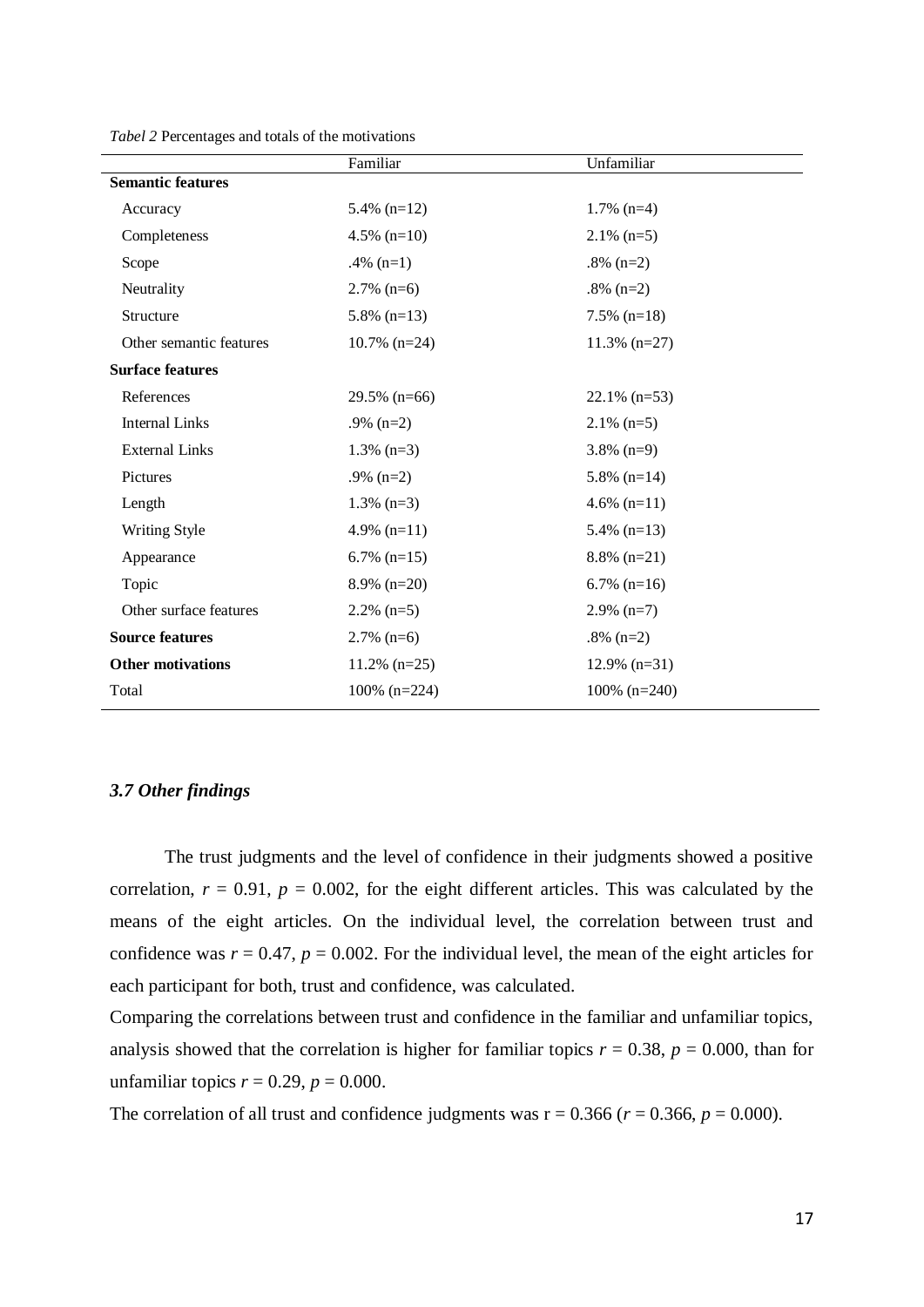# <span id="page-17-0"></span>**4. Discussion**

In this paper, it was hypothesized that both, the familiarity with the topic and the duration of the search have impact on the credibility evaluation. It was expected that quick search would (1) positively influence the trust judgment of familiar topics and (2) negatively influence the trust judgment of unfamiliar topics. However, the results of this study suggest that the duration of the search has no effect on the trust judgment. No main effect for the duration of the search was found. An interaction effect for familiarity and the duration of the search wasn't found, either. Due to these findings, all hypotheses needed to be rejected. Nevertheless, a main effect for familiarity was found for the trust judgments. The trust judgments of familiar and unfamiliar topics differed from each other. Trust was higher in articles with a familiar topic than it was in articles with unfamiliar topics. Furthermore, a positive relationship between trust scores and confidence scores was found, both on the individual level as well as in the eight articles.

The main effect for familiarity supports the findings of Self (1996) and Chesney (2006). They both found that people make more positive trust judgments when rating familiar topics. A possible explanation for this effect may be that when people are familiar with a topic, they can base their judgment upon their own knowledge. Presented facts can be verified more easily when knowledge about a topic is present. If one is not familiar with a topic, one mainly has to focus on surface or source characteristics and has to make a credibility evaluation on the basis of these features (Lucassen & Schraagen, 2011). This is confirmed by the finding that accuracy was mentioned more frequently with familiar topics than with unfamiliar topics, assuming that accuracy can only be determined when one's own knowledge can be brought to bear.

The familiarity effect may also be caused by the length of the articles. In this experiment, articles were not supposed to be equal except for the quality. Characteristics such as number of pictures or references of the articles were not taken into account to keep the experiment as realistic as possible. However, familiar articles turned out to be twice as long as unfamiliar articles. Participants may have made the inference that due to the length of the text of unfamiliar articles, the authors might have put more effort in writing the text (Palfrey & Gasser, 2008). This was confirmed by the finding that the feature "length" was mentioned more frequently with unfamiliar articles than with familiar articles. Hence, the trust judgment may have been influenced by the length of the article, rather than by the familiarity with the topic.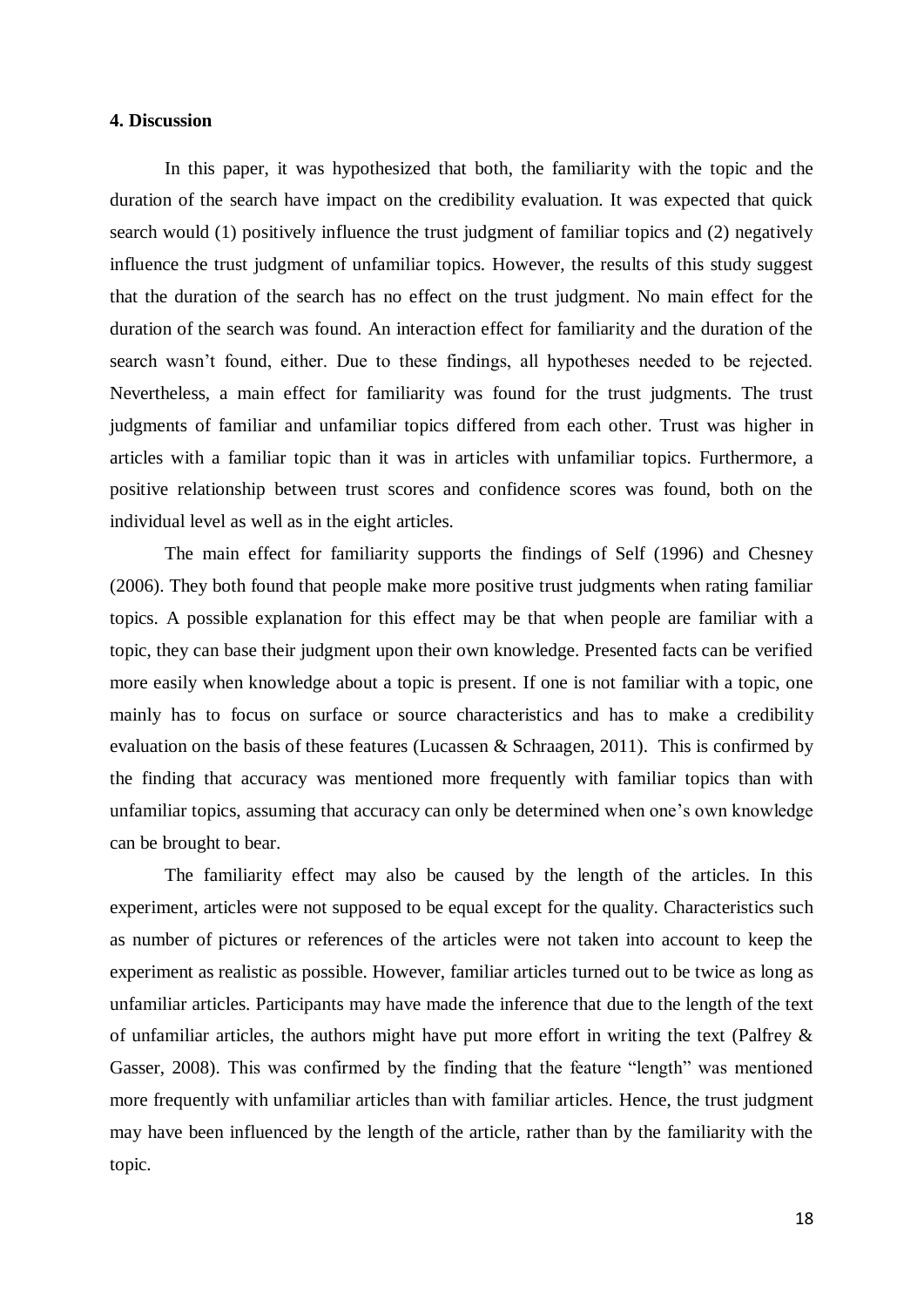Participants' trust judgment did not seem to be influenced by the duration of the search. This could be due to several reasons. One possible explanation for the absent effect of the duration of the search is that the first impression of an article might interfere with a more elaborate credibility evaluation. This means that within a few seconds, people might have already formed their opinion about an article, regardless of the familiarity with the topic or the time they spent reading. Even if the user is spending another few minutes on reading the article, he or she might only try to find confirmation for this impression. Metzger et al. (2010) has found this behavior as participants from their study reported to look for confirmation of their own knowledge.

Another explanation may be that in the study of Tormala et al. (2011) the perceived evaluation duration was measured differently. The subjects from Tormala et al. (2011) received false feedback that led them think that evaluating something has either taken them more or less time than other participants. In the present study, the time starting at first sight of the article until the leaving of the article after answering the question was measured. Two different constructs were measured. Whereas in this study the actual time was measured, participants in the other study were simply made to believe that they needed more or less time. The results suggest that there is a difference between subjective and objective evaluation duration. It might be that participants were not aware of duration of their evaluation until they received the feedback. Therefore, the effect might be caused by heuristics rather than duration.

In this study, a familiarity effect was also found for the confidence ratings. Again, confidence was higher for familiar topics than unfamiliar topics of the articles. So, participants were more confident of their trust judgment for articles with a familiar topic. Further evidence for this relation was found through a correlation analysis. A positive correlation between trust in information and confidence in the trust judgment was found. Unsurprisingly, since confidence is one facet of trust. As Fogg & Tseng expressed in 1999, trust indicates a certain amount of confidence. People might dare to make a positive trust judgment more easily when they have at least some level of expertise and are thereby more confident of their judgment. These findings are totally in line with the findings of the trust ratings from this study and provide additional support for the construct of trust and credibility evaluation.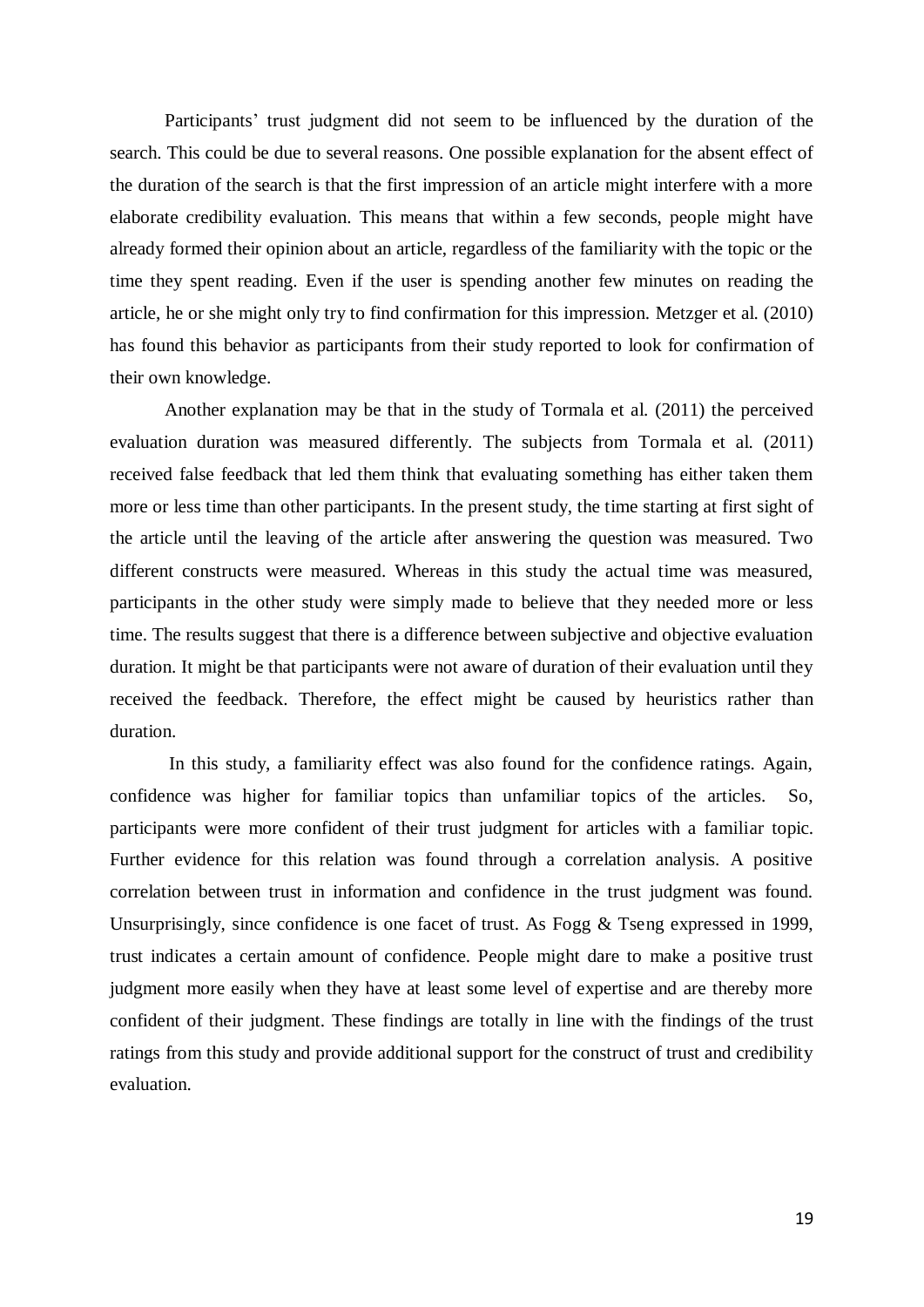# <span id="page-19-0"></span>*4.1 Limitations and future research*

The articles could have been chosen better in relation to the equality of articles. Familiar articles were nearly twice as long as the unfamiliar ones on average. Although articles were intentionally chosen to differ in many ways but the quality, the proportion between familiar and unfamiliar articles could have been more equal. It is not impossible that the main effect for familiarity was evoked by the length of the articles. Further research should focus on the equality of the features to find out what caused the main effect for familiarity.

Furthermore, an experiment about Wikipedia might make people more suspicious than they usually are. Asking people explicitly to make trust judgments also affects the judgment. As soon as people know that they are asked to give reasons for their trust judgments, they may try to answer socially desirable.

It would also be advisable to use another group of participants for further research than people who participate in psychological experiments regularly. These people probably may assume to know what the experiment is about and consequently do not behave naturally.

# <span id="page-19-1"></span>*4.2 Conclusion*

This study has not provided any proof for the hypotheses. In this study, the duration of the search had no impact on the trust judgment. Further research needs to be done to validate this finding. However, trust judgment was influenced by familiarity. Trust was higher in articles with a familiar topic, rather than with unfamiliar topics. Furthermore, a strong relationship between trust and confidence was found. Additional support for the 3S-model from Lucassen and Schraagen (2011) was provided, too.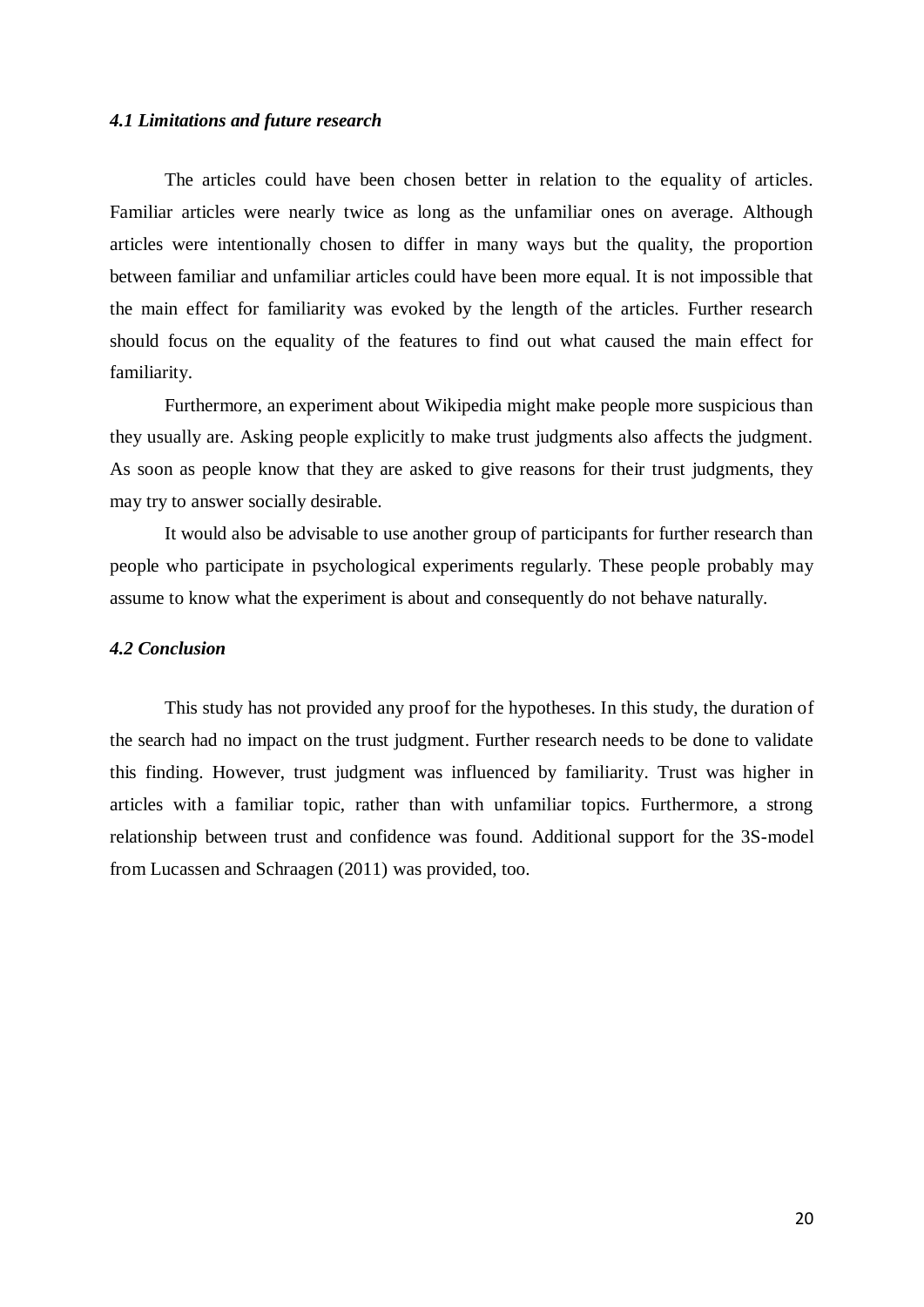# <span id="page-20-0"></span>**5. References**

- Alexa Top 500 Global Sites, (2012). Retrieved 3 March, 2012, from http:/[/www.alexa.com/topsites](http://www.alexa.com/topsites)
- Alexander, J. E. & Tate, M. A. (1999). *Web Wisdom; How to Evaluate and Create Information Quality on the Web*. L. Erlbaum Associates Inc., Hillsdale, NJ, USA, 1st edition.
- Chaiken, S. (1980). Heuristic versus systematic information processing and the use of source versus message cues in persuasion. *Journal of Personality and Social Psychology*, 39(5), 752-766.
- Chesney, T. (2006). An empirical examination of Wikipedia's credibility. *First Monday*, 11(11).
- Fogg, B.J. & Tseng, S. (1999). Credibility and Computing Technology. *Communications of the ACM*. 42(5), 39-44.
- Giles, J. (2005). Internet encyclopedias go head to head. *Nature*, 438(7070), 900-901.
- Kelton. K., Fleischmann, K.R. & Wallace, W.A. (2008). Trust in digital information. *Journal of the American Society for Information Science and Technology, 59* (3), 363-374.
- Lim, S & Simon, C. (2011). Credibility judgment and verification behavior of college students concerning Wikipedia, *First Monday*, 16 (4).
- Lucassen, T. & Schraagen, J. M. (2011). Factual accuracy and trust in information: The role of expertise. *Journal of the American Society for Information Science and Technology*, 62(7), 1232-1242.
- Metzger, M. J. (2007). Making sense of credibility on the web: Models for evaluating online information and recommendations for future research. *Journal of the American Society for Information Science and Technology*, 58(13), 2078-2091.